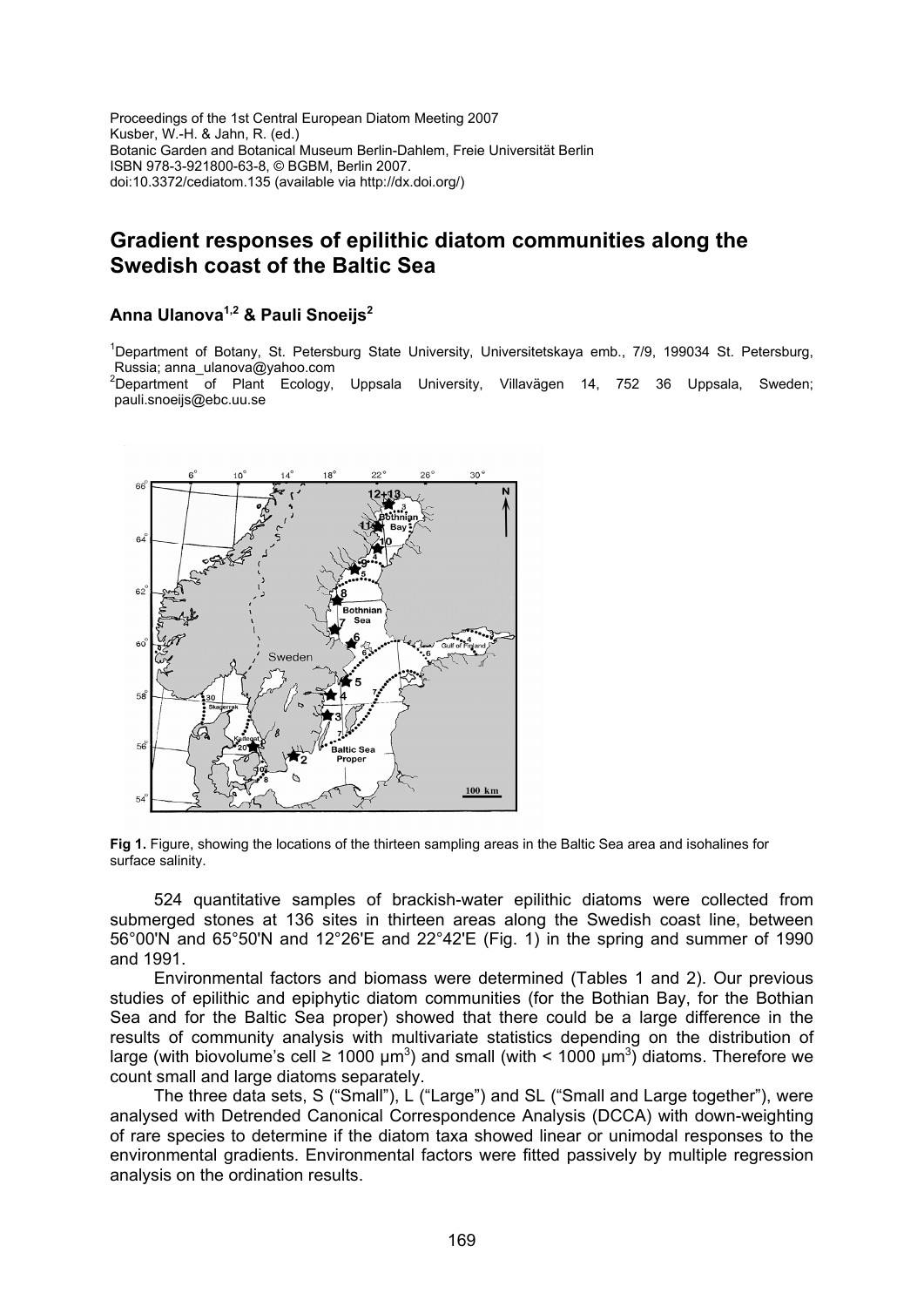## **RESULTS**

| Exposure to wave action                                                                                                   | Beach type (the terrestrial part not covered<br>by water)                                                                                                                                                 | Soft bottom coverage<br>(between the stones<br>below the waterline)                                  |  |  |  |
|---------------------------------------------------------------------------------------------------------------------------|-----------------------------------------------------------------------------------------------------------------------------------------------------------------------------------------------------------|------------------------------------------------------------------------------------------------------|--|--|--|
| $1 =$ Stagnant water<br>$2 =$ Very little exposed<br>$3$ = Little exposed<br>$4 =$ Medium exposed<br>$5$ = Highly exposed | $1 = 90 \%$ sand<br>$2 = 25$ % sand and $> 25$ % stones<br>$3 = 90\%$ stones < 50 cm in size<br>$4 = 90\%$ stones $> 50$ cm in size<br>$5 = 25$ % stones and $> 25$ % solid rock<br>$6 = 90$ % solid rock | $1 = 1\%$<br>$2 = 1 - 10 %$<br>$3 = 11 - 25 \%$<br>$4 = 26 - 75 \%$<br>$5 = 76 - 90 %$<br>$6 = 90\%$ |  |  |  |

**Table 1.** Ordinal scales used for exposure to wave action, beach type and soft bottom coverage.

#### **Environmental variables**

DCCA showed that salinity was the overriding environmental factor regulating diatom distributions while exposure to wave action and nutrient concentrations were of secondary importance. All environmental factors could be divided into three groups: (1) that varied mainly with salinity; (2) that varied mainly with exposure to wave action and (3) that varied stochastically with local discharges of DIN (total dissolved nitrogen) and/or DIP (total dissolved inorganic phosphorus). Salinity at the 135 sampling sites ranged between 0.4 and 11.4 and varied significantly between the thirteen sampling areas according to the northsouth salinity gradient of the Baltic Sea (Fig. 1). Salinity was strongly negatively correlated with DSi (total dissolved silicate) and richness in all three size classes of diatoms. Salinity was negatively correlated to DSi, but not to DIN and DIP. However the relative ignition loss (ADW %), used in our study as an indirect measure of macro-algal cover, was positively correlated to salinity. Exposure to wave action was not associated with salinity, but both beach type and soft bottom coverage were correlated with exposure to wave action. DIN at the 135 sampling sites ranged between 0.2 and 34.6  $\mu$ mol L<sup>-1</sup> and varied significantly between the thirteen sampling areas. DIP at the 135 sampling sites ranged between 0.03 and 16.13  $\mu$ mol L<sup>-1</sup> and did not vary significantly between the thirteen sampling areas.

### **Biomass**

The algal dry weight (DW) on the stones varied between 1 and 61 mg  $cm<sup>-2</sup>$  among the 135 sampling sites and ash-free dry weight (ADW) between 0.4 and 8.7 mg  $cm<sup>2</sup>$ . DW and ADW varied significantly among the sampling areas. DW was weakly negatively correlated to exposure to wave action and ADW was weakly positively correlated to salinity. The indicator for the presence of macro algae, ADW %, varied between 7 and 69 % among the 135 sampling sites. ADW % varied significantly among the sampling areas. ADW % was weakly positively correlated to exposure to wave action and more strongly to salinity. The presence of macro algae thus tended to be higher at sites exposed to wave action and sites with higher salinity.

### **Diversity and species composition**

Mean species richness per sampling site in the three data sets S, SL and L varied between 8 and 44, between 10 and 52 and between 2 and 31, respectively. The highest means of ratio between small and large specimens (S:L) were 38 and 36 (Area s3 and 11) and the lowest S:L was 2 in Area 1.

487 diatom taxa, 245 small and 242 large taxa belonging to 102 genera, were recorded in the 524 samples analysed. The most abundant five small species were *Diatoma tenuis*  C.Agardh, *Navicula perminuta* Grunow, *Rhoicosphenia curvata* (Kütz.) Grunow, *Nitzschia inconspicua* Grunow and *Nitzschia frustulum* (Kütz.) Grunow. The most abundant five large species were *Tabularia fasciculata* (C.Agardh) D.M.Williams & Round, *Ctenophora pulchella*  (Ralfs ex Kütz.) D.M.Williams & Round, *Gomphonema olivaceum* (Hornem.) Bréb., *Cymbella helvetica* Kütz. and *Epithemia sorex* Kütz.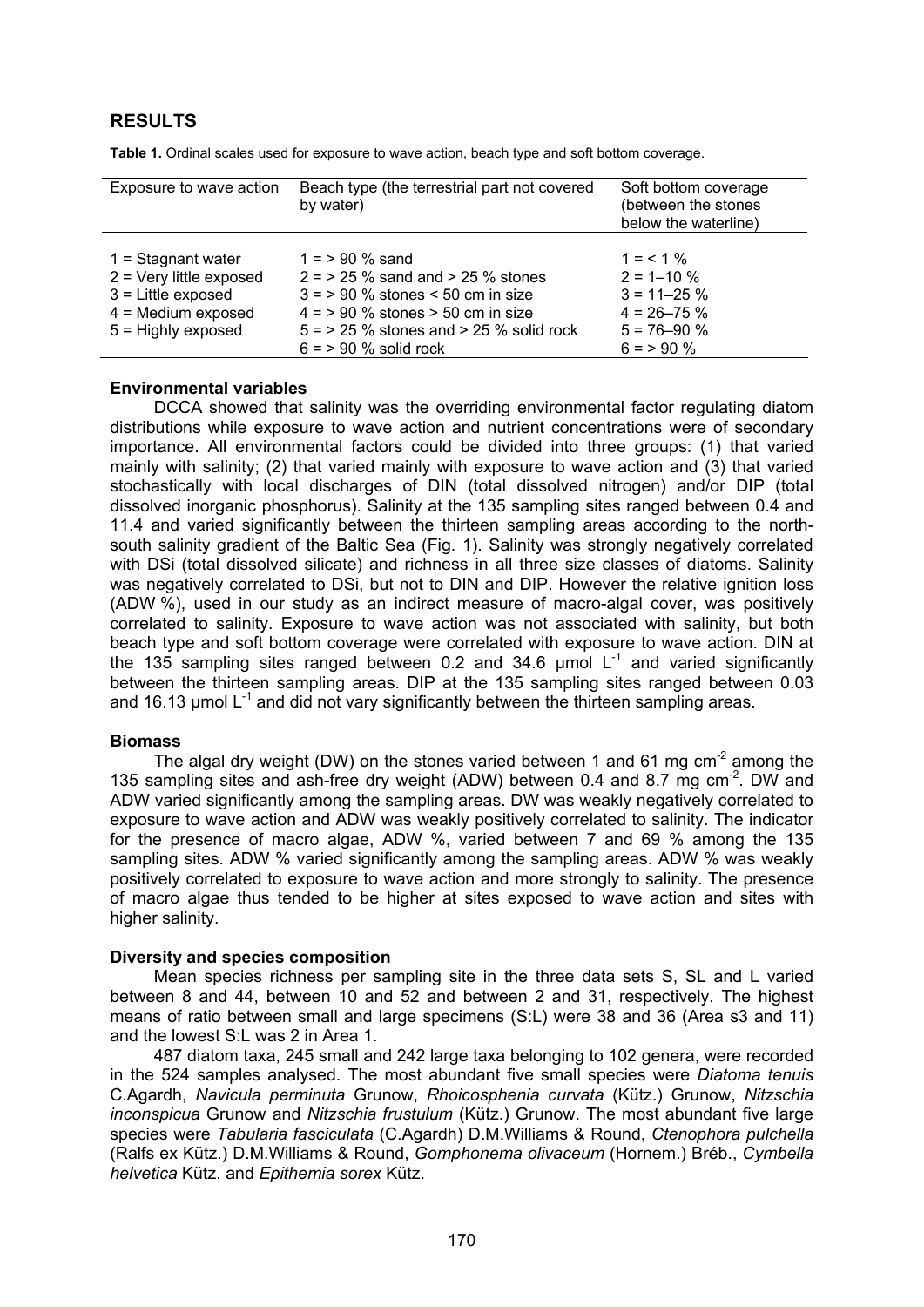**Table 2.** Area means for environmental and community variables (means for Areas 1 and 9 are not shown). Means are based on measurement per site or site means of 2-4 samples. Temp: water temperature; Salin: salinity; DIN: dissolved nitrogen (NO<sub>2</sub>-N + NO<sub>3</sub>-N); DIP: dissolved phosphorus (PO<sub>4</sub>-P); DSi: dissolved silicate (SiO2-Si); Si:P: ratio DSi:DIP; N:P: ratio DIN:DIP; Si:N: ratio DSi:DIN; Sand: weight of inorganic sediment grains in the samples; DW: dry weight; ADW: ash-free dry weight; ADW %: ADWx100 %/DW; RichS: richness of species with cell biovolume < 1000  $\mu$ m<sup>3</sup> of 250 counted valves in Count 1a; RichSL: richness of species with cell biovolume < 1000  $\mu$ m<sup>3</sup> and ≥ 1000  $\mu$ m<sup>3</sup> together of 250 counted valves in Count 1b; RichL: richness of species with cell biovolume  $\geq 1000 \mu m^3$  of 125 counted valves in Count 2; S:L: ratio of number of specimens < 1000  $\mu m^3$ to specimens  $\geq 1000 \mu m^3$ .

|                                        | <b>Baltic Sea proper</b>      |      |       | Bothnian Sea (from    |       |       | Bothnian Bay                |       |       |       |       |
|----------------------------------------|-------------------------------|------|-------|-----------------------|-------|-------|-----------------------------|-------|-------|-------|-------|
| Variable                               | (from Ulanova & Snoeijs 2006) |      |       | Busse & Snoeijs 2003) |       |       | (from Busse & Snoeijs 2002) |       |       |       |       |
|                                        |                               |      |       |                       |       |       |                             |       |       |       |       |
|                                        | Area                          | Area | Area  | Area                  | Area  | Area  | Area                        | Area  | Area  | Area  | Area  |
|                                        | 2                             | 3    | 4     | 5                     | 6     | 7     | 8                           | 10    | 11    | 12    | 13    |
|                                        |                               |      |       |                       |       |       |                             |       |       |       |       |
| Temp $(^{\circ}C)$                     | 13.1                          | 12.8 | 14.5  | 14.9                  | 13.3  | 7.1   | 6.8                         | 8.1   | 8.5   | 8.3   | 10.3  |
| Salin (psu)                            | 7.8                           | 6.8  | 6.7   | 5.7                   | 5.1   | 4.8   | 4.9                         | 3.1   | 2.4   | 2.2   | 0.7   |
| <b>DIN</b>                             | 0.47                          | 1.84 | 0.35  | 0.66                  | 0.85  | 0.65  | 0.40                        | 0.69  | 4.10  | 6.08  | 3.14  |
| ( $\mu$ mol $\Gamma^1$ )<br><b>DIP</b> | 2.20                          | 0.92 | 0.46  | 0.13                  | 0.04  | 0.17  | 0.15                        | 0.28  | 0.09  | 0.20  | 0.18  |
| ( $\mu$ mol $\Gamma^1$ )               |                               |      |       |                       |       |       |                             |       |       |       |       |
| <b>DSi</b>                             | 2.50                          | 5.58 | 5.45  | 4.27                  | 6.54  | 11.18 | 15.32                       | 19.23 | 27.81 | 45.15 | 47.68 |
| ( $\mu$ mol $\Gamma^1$ )               |                               |      |       |                       |       |       |                             |       |       |       |       |
| Si:P                                   | 6.1                           | 6.8  | 27.6  | 78.3                  | 188.0 | 209.0 | 179.0                       | 252.0 | 522.0 | 418.0 | 667.0 |
| (by moles)                             |                               |      |       |                       |       |       |                             |       |       |       |       |
| N: P                                   | 0.9                           | 2.4  | 2.0   | 15.5                  | 25.0  | 8.0   | 5.0                         | 36.0  | 75.0  | 61.0  | 41.0  |
| (by moles)<br>Si:N                     | 6.3                           | 7.2  | 15.9  | 9.8                   | 8.0   | 25.0  | 43.0                        | 10.0  | 7.0   | 8.0   | 17.0  |
| (by moles)                             |                               |      |       |                       |       |       |                             |       |       |       |       |
| Sand                                   | 491.0                         | 27.0 | 292.0 | 1516.0                | 399.7 | 95.8  | 1087.8                      | 193.6 | 117.0 | 72.2  | 100.7 |
| $(mg cm-2)$                            |                               |      |       |                       |       |       |                             |       |       |       |       |
| <b>DW</b>                              | 15.8                          | 10.6 | 9.3   | 21.5                  | 15.3  | 7.9   | 19.2                        | 9.2   | 10.1  | 14.8  | 17.4  |
| $(mg cm-2)$                            |                               |      |       |                       |       |       |                             |       |       |       |       |
| <b>ADW</b>                             | 3.8                           | 5.6  | 3.5   | 4.9                   | 3.0   | 2.4   | 4.0                         | 2.2   | 1.6   | 2.2   | 1.7   |
| $(mg cm-2)$                            |                               |      |       |                       |       |       |                             |       |       |       |       |
| ADW %                                  | 35.5                          | 53.3 | 42.0  | 24.9                  | 26.4  | 34.5  | 32.5                        | 28.3  | 20.2  | 20.1  | 10.8  |
| <b>Rich<sub>S</sub></b>                | 15.5                          | 18.1 | 20.7  | 22.4                  | 26.5  | 22.2  | 21.8                        | 24.3  | 21.6  | 29.8  | 37.8  |
| <b>RichSL</b>                          | 20.3                          | 21.7 | 25.1  | 26.8                  | 35.0  | 29.2  | 29.4                        | 32.3  | 26.7  | 39.1  | 52.1  |
| RichL                                  | 7.0                           | 12.0 | 9.6   | 8.0                   | 20.5  | 20.6  | 28.5                        | 18.4  | 16.3  | 23.3  | 23.8  |
| S: L                                   | 4.3                           | 37.7 | 6.9   | 5.4                   | 10.7  | 16.0  | 12.6                        | 24.3  | 37.6  | 14.9  | 8.8   |

### **Small and large diatoms**

Recently the idea has been put forward (Snoeijs et al. 2002) that small species in a diatom community may respond differently to environmental variation than large species in the same community. For the Bothnian Bay, salinity was found to be a major environmental factor affecting large diatoms (with cell biovolume  $\geq 1000$  µm<sup>3</sup>), while exposure to wave action was the major factor affecting small diatoms (with cell biovolume  $<$  1000  $\mu$ m<sup>3</sup>). Opposite to findings in the Bothnian Bay, for the Baltic Sea proper, it was found that the small diatoms responded more to salinity and less to exposure to wave action than the large diatoms, but the hypothesis that small and large diatoms respond differently to environmental variables was confirmed (Busse & Snoeijs 2002, Ulanova & Snoeijs 2006). In the present study, when we used the merged data sets for Bothian Bay, Bothian Sea and Baltic Sea proper, which were used separately before, this hypothesis was not confirmed. Separate analyses for small and large taxa yielded similar results. We are thus concluding that small and large diatoms may respond to environmental variables in similar ways when the gradients of environmental factors are widespread, like in our case, along the whole Swedish coast of the Baltic Sea, but they respond differently when the gradients of environmental factors are narrow. The present results show that it is still necessary to count both large and small diatoms.